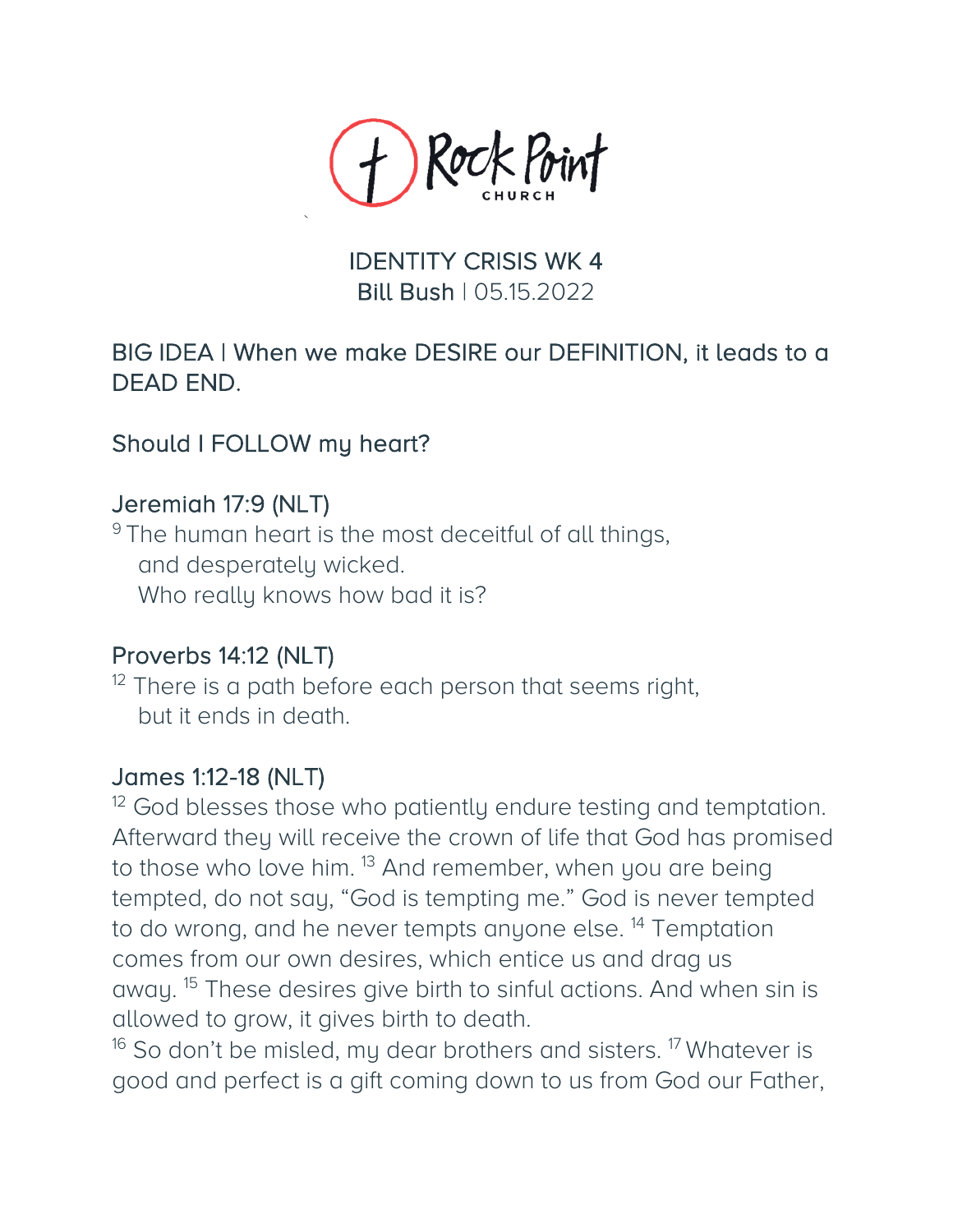who created all the lights in the heavens. He never changes or casts a shifting shadow.<sup>18</sup> He chose to give birth to us by giving us his true word. And we, out of all creation, became his prized possession.

# "Sin once TOLERATED seeks to be ACCEPTED, and sin once ACCEPTED seeks to be CELEBRATED." - Mark Dever

Romans 1:18-32 (NLT)<br><sup>18</sup> But God shows his anger from heaven against all sinful, wicked people who suppress the truth by their wickedness.<sup>19</sup> They know the truth about God because he has made it obvious to them. <sup>20</sup> For ever since the world was created, people have seen the earth and sky. Through everything God made, they can clearly see his invisible qualities—his eternal power and divine nature. So they have no excuse for not knowing God.

<sup>21</sup> Yes, they knew God, but they wouldn't worship him as God or even give him thanks. And they began to think up foolish ideas of what God was like. As a result, their minds became dark and confused. <sup>22</sup> Claiming to be wise, they instead became utter fools. <sup>23</sup> And instead of worshiping the glorious, ever-living God, they worshiped idols made to look like mere people and birds and animals and reptiles.

<sup>24</sup> So God abandoned them to do whatever shameful things their hearts desired. As a result, they did vile and degrading things with each other's bodies. <sup>25</sup> They traded the truth about God for a lie. So they worshiped and served the things God created instead of the Creator himself, who is worthy of eternal praise! Amen. <sup>26</sup> That is why God abandoned them to their shameful desires. Even the women turned against the natural way to have sex and instead indulged in sex with each other.  $27$  And the men, instead of having normal sexual relations with women, burned with lust for each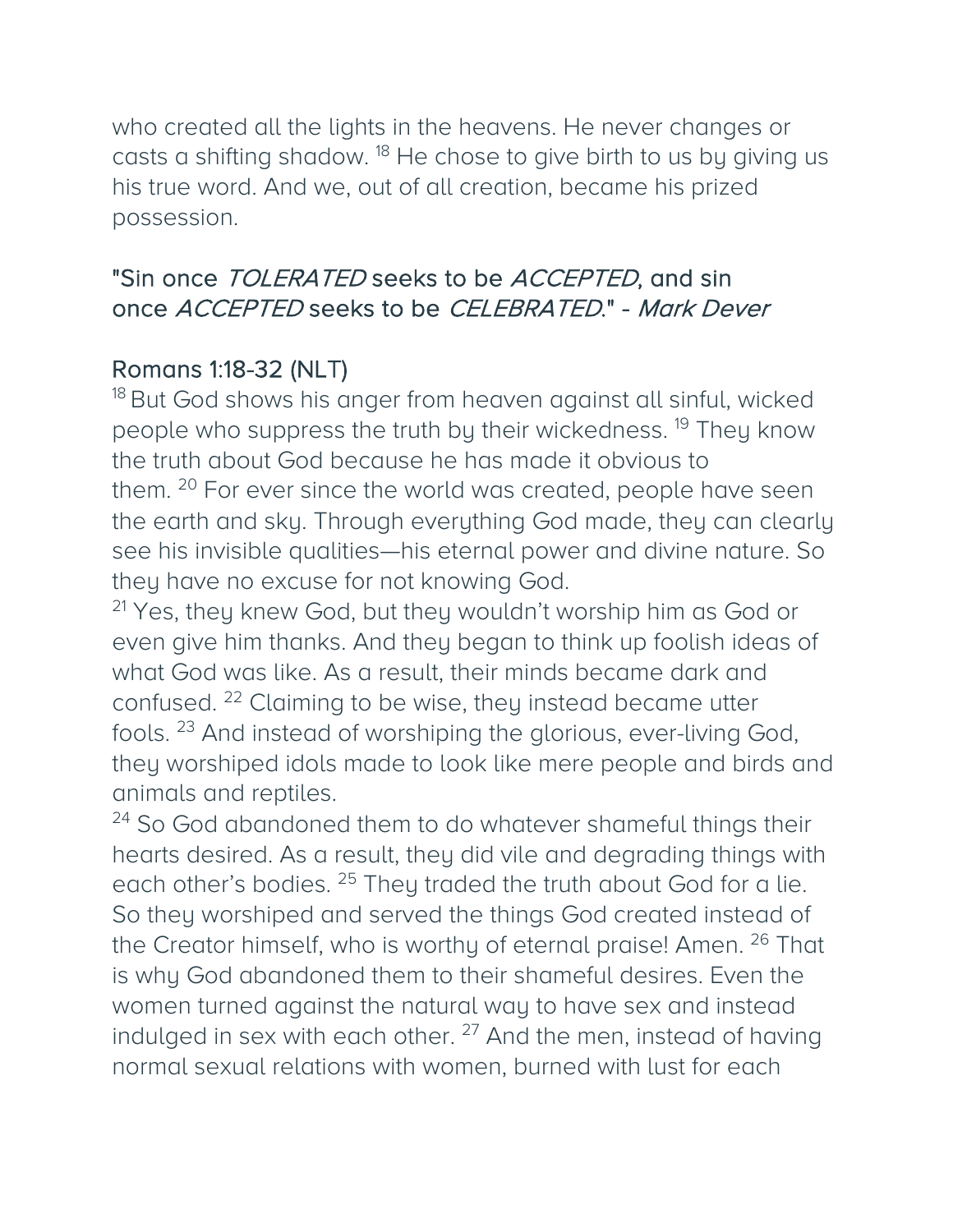other. Men did shameful things with other men, and as a result of this sin, they suffered within themselves the penalty they deserved. <sup>28</sup> Since they thought it foolish to acknowledge God, he abandoned them to their foolish thinking and let them do things that should never be done. <sup>29</sup> Their lives became full of every kind of wickedness, sin, greed, hate, envy, murder, quarreling, deception, malicious behavior, and gossip.<sup>30</sup> They are backstabbers, haters of God, insolent, proud, and boastful. They invent new ways of sinning, and they disobey their parents. <sup>31</sup> They refuse to understand, break their promises, are heartless, and have no mercy. <sup>32</sup> They know God's justice requires that those who do these things deserve to die, yet they do them anyway. Worse yet, they encourage others to do them, too.

Romans 2:1 (NLT)<br><sup>1</sup> You may think you can condemn such people, but you are just as bad, and you have no excuse! When you say they are wicked and should be punished, you are condemning yourself, for you who judge others do these very same things.

John 14:6 (NLT)<br><sup>6</sup> Jesus told him, "I am the way, the truth, and the life. No one can come to the Father except through me.

**Psalm 37:4 (NLT)**<br><sup>4</sup> Take delight in the Lord, and he will give you your heart's desires.

# If I want WHAT GOD WANTS, I will always get WHAT I WANT.

Ezekiel 36:25-26 (NLT)<br><sup>25</sup> There, son of man, you will be tied with ropes so you cannot go out among the people. <sup>26</sup> And I will make your tongue stick to the